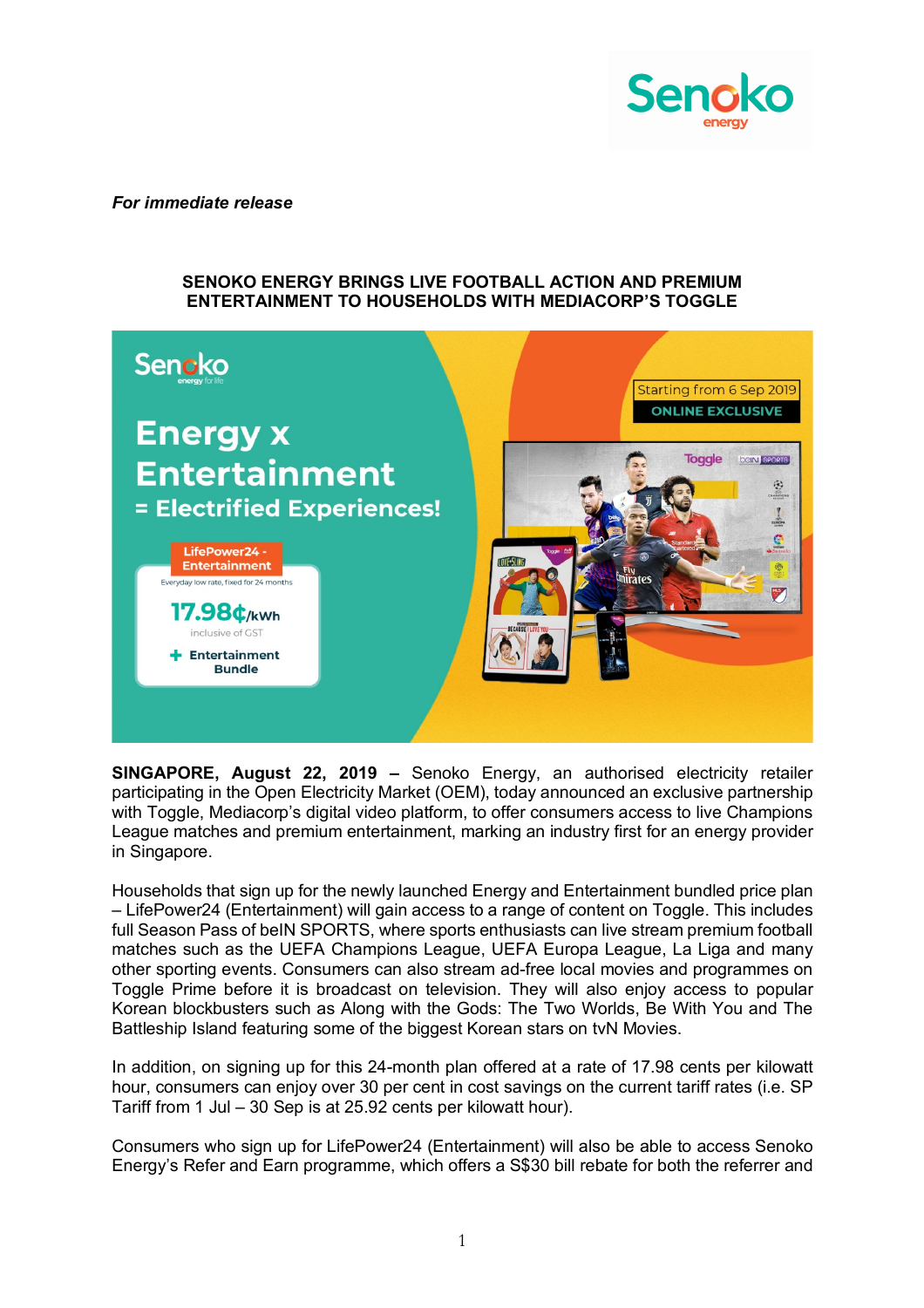their friend, and a one-time credit cashback of up to S\$50 with Standard Chartered Bank or UOB cards with recurring bill payments.

**Senoko Energy's Senior Vice President, Commercial, Stefano Boscaglia** said: "As one of Singapore's most established and reliable power generation companies, we have always prided ourselves at being a long-term energy partner for Singaporeans. Relationship building is important to us and we are constantly exploring ways to add value for our customers.

We are proud to be the first energy provider to give Singapore households access to premium quality entertainment, while enabling them to save on their electricity bills. This partnership with Toggle is part of our vision and strategy to provide energy for smarter living so that our customers can save big and enjoy more." added Mr Boscaglia.

Mr Anil Nihalani, Mediacorp's Head of Digital Products and Technology, said: "Mediacorp is delighted to partner Senoko Energy to enhance its customer offerings with the addition of Toggle, giving its customers greater choice and value. We trust that subscribers will enjoy the riveting array of content Toggle has to offer, coupled with the convenience of watching their favourite programmes whenever they want, on whichever device they want."

Consumers can sign up for the LifePower24 (Entertainment) plan starting from 6 September, exclusively on www.senokoenergy.com with FREE Entertainment Bundle worth as follows:

|                                           | <b>Total</b> | <b>belN SPORTS Season</b><br>Pass (Till July 2020) | 3-month tyN movies<br>and Toggle Prime |
|-------------------------------------------|--------------|----------------------------------------------------|----------------------------------------|
| <b>Retail Price</b><br>(Inclusive of GST) | S\$87.88     | S\$68.98                                           | S\$18.90                               |

Existing OEM customers of Senoko Energy will also receive 5% discount on beIN SPORTS subscription and 20% discount on Toggle Prime and tvN Movies, as part of Senoko Energy's Smart Rewards programme.

-Ends-

## **For more information, please contact:**

**Josephine Lim** Josephinelim@senokoenergy.com (65) 6750 0399 / (65) 97634117

## **About Senoko Energy**

Senoko Energy Pte Ltd provides energy for life to generations of Singaporeans, delivering safe, innovative, and efficient energy supply to customers since 1977.

Integral to Singapore's development, Senoko Energy is a pioneer in power generation and energy solutions, serving Singapore's energy needs with proven reliable performance. As one of the largest power generation companies by installed capacity in Singapore, Senoko Energy has a licensed capacity of 2,807 megawatts (MW), providing about one-fifth of the nation's electricity needs.